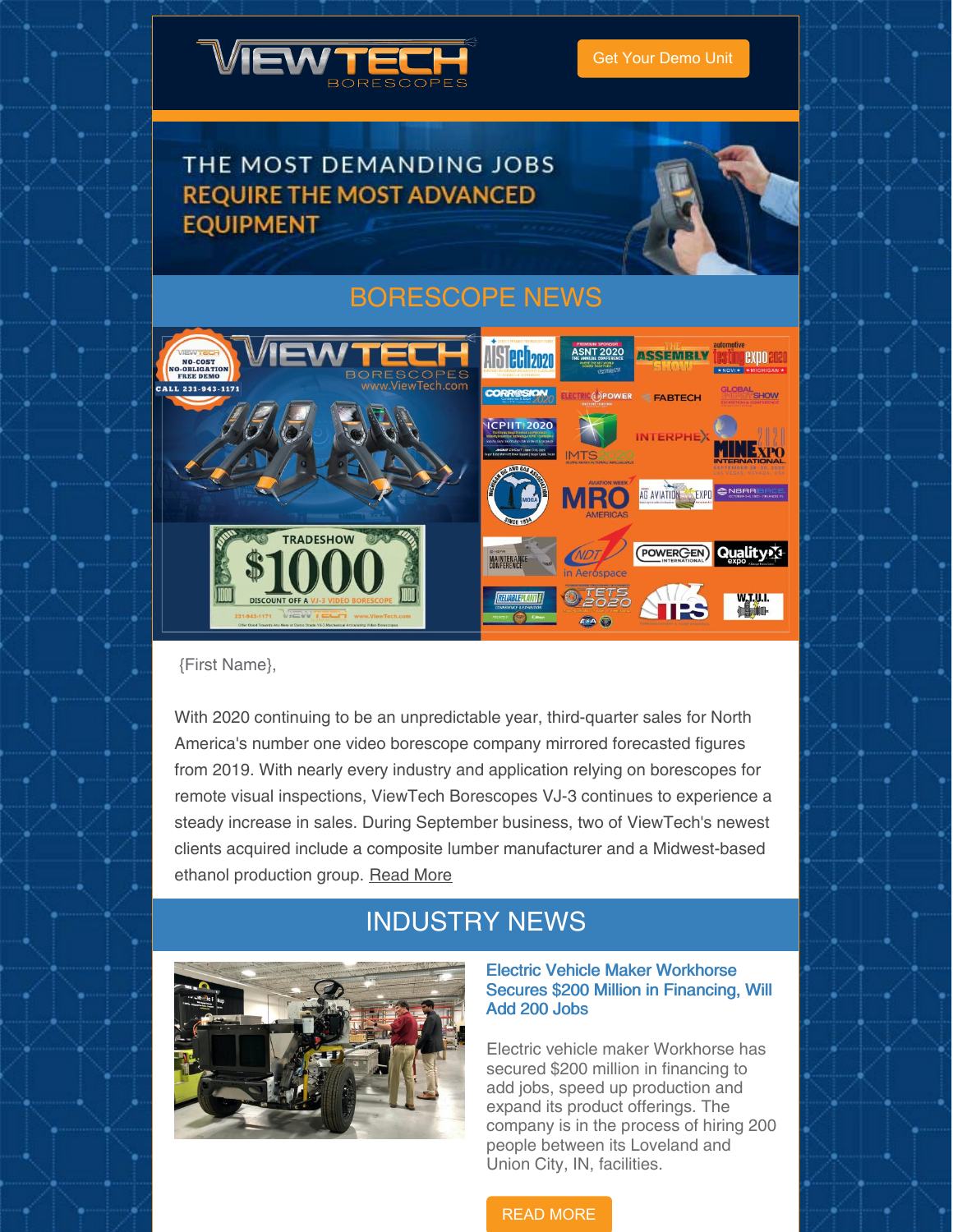

#### Offshore Oil & Gas Poised for a Major **Rebound**

In a year marked by huge spending cuts across the oil and gas industry amid urgently revised budgets and slashed investments, some analysts are now expecting a light at the end of this tunnel, at least offshore. From next year, Rystad Energy expects offshore oil and gas investments to rebound, but there will be a tectonic shift, with nearly half of that investment going to floating production and storage.

### READ [MORE](https://oilprice.com/Energy/Energy-General/Offshore-Oil-Gas-Poised-For-A-Major-Rebound.html)

#### United Airlines Tests COVID-19 'Health Pass' to Kick-Start Global Travel Again

United Airlines will test a digital health pass as part of a global pilot program designed to accelerate a safer opening of international borders and kick-start global travel. The CommonPass system is a nonprofit initiative backed by the World Economic Forum and Swiss-based foundation The Commons Project.

#### READ [MORE](https://www.marketwatch.com/story/united-airlines-trials-covid-19-health-pass-to-kick-start-global-travel-again-11603280283)



#### Inspection Software Evolving to All-In-One QMS Solutions for Practical Data **Management**

Those of us on the march towards Quality 4.0 in our manufacturing companies are grappling with the challenge of producing high quality parts with a minimal investment of time and resources into new inspection methodologies. Additionally, there's the overwhelming data management aspect.

### READ [MORE](https://www.qualitymag.com/articles/96230-inspection-software-evolving-to-all-in-one-qms-solutions-for-practical-data-management?oly_enc_id=7765D8056934G8B)

## UPCOMING TRADESHOWS



THE AMERICAN SOCIETY FOR **NONDESTRUCTIVE TESTING®** 

ASNT Annual [Conference](https://www.viewtech.com/about-us/tradeshows/asnt-annual-conference-2020/?utm_source=newsletter&utm_medium=email&utm_campaign=newsletter1020) November 9-12, 2020